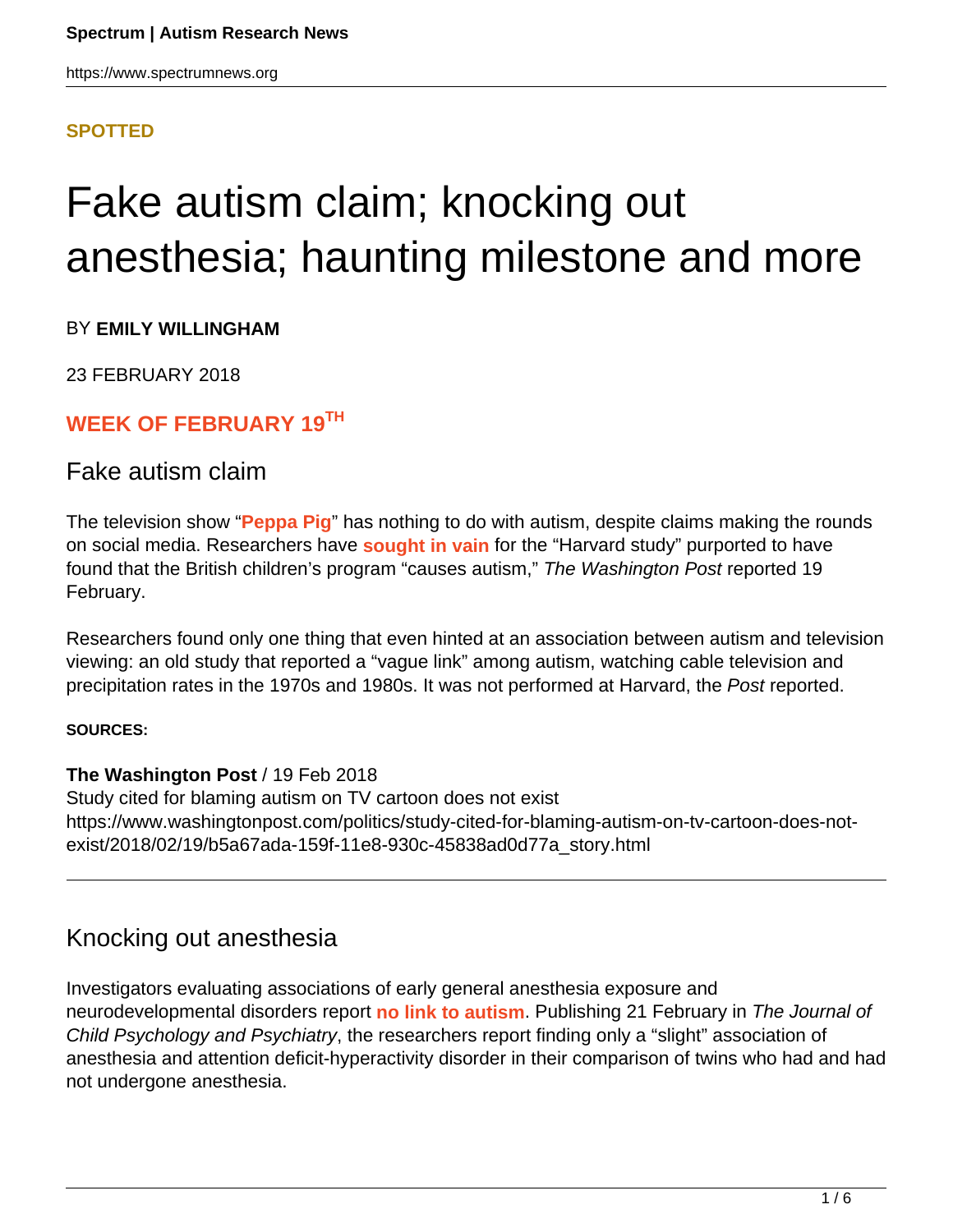#### **SOURCES:**

#### **The Journal of Child Psychology and Psychiatry** / 21 Feb 2018

The role of general anesthesia on traits of neurodevelopmental disorders in a Swedish cohort of twins

http://onlinelibrary.wiley.com/doi/10.1111/jcpp.12885/abstract

# Haunting milestone

**Sarah Kurchak**, an adult with autism, writes 19 February in Vox about meeting a haunting milestone: turning 36 years old. That is the average age of death among adults on the spectrum, according to one study. She says that reaching this point has made her acutely aware of how tired she is of trying to **control her authentic self** around neurotypical people.

Kurchak writes that the coping mechanisms she has used her whole life to avoid being bullied or perceived as annoying "are not great for managing a remotely healthy life." As she gets older, she writes, "the effort it takes to fit in is increasingly exhausting."

#### **SOURCES:**

**Vox** / 19 Feb 2018 I'm autistic. I just turned 36 — the average age when people like me die. https://www.vox.com/first-person/2018/2/19/17017976/autism-average-age-death-36-stress

## Brain-cell model

The **Purkinje cells** of the cerebellum, the brain's hub for motor coordination, could be important to understanding autism, tuberous sclerosis and their shared features. Researchers publishing 15 February in Molecular Psychiatry have coaxed stem cells from people with tuberous sclerosis into becoming Purkinje cells. Using these cells, the investigators pinpointed **several Purkinje cell pathways** relevant to autism, including one associated with **fragile X syndrome**, another autismlinked condition.

#### **SOURCES:**

## **Molecular Psychiatry** / 15 Feb 2018

Purkinje cells derived from TSC patients display hypoexcitability and synaptic deficits associated with reduced FMRP levels and reversed by rapamycin https://www.nature.com/articles/s41380-018-0018-4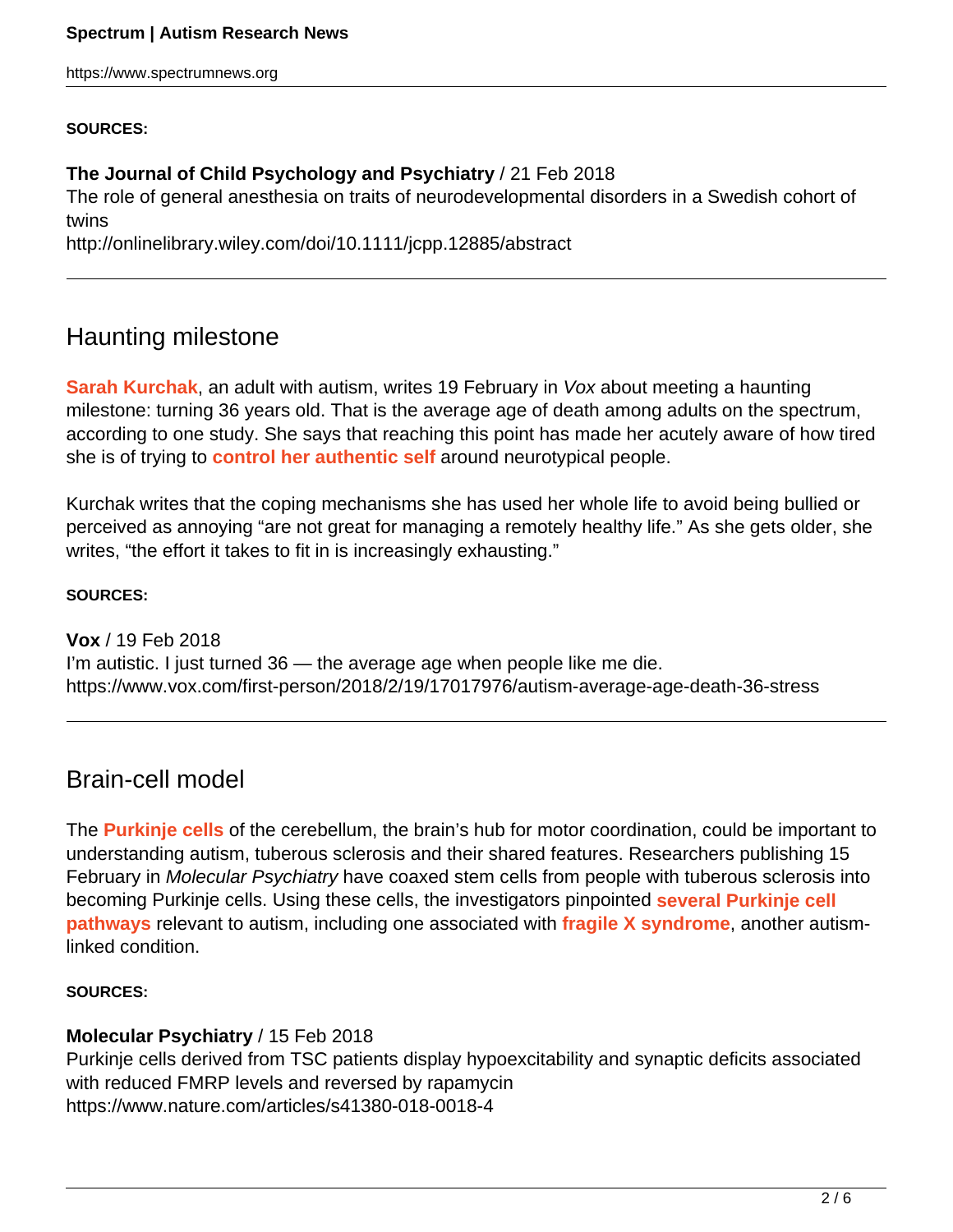# Sedation safety

Children on the spectrum who are under **propofol sedation for magnetic resonance imaging** fare pretty well, according to findings published 14 February in the Journal of Child Neurology. They experience no increase in adverse events compared with typical children, but about 10 percent need a team of four or more people to complete the sedation.

#### **SOURCES:**

**Journal of Child Neurology** / 14 Feb 2018 Outpatient procedural sedation of patients with autism spectrum disorders for magnetic resonance imaging of the brain using propofol http://journals.sagepub.com/doi/abs/10.1177/0883073817753908

# Protein diagnostics

Researchers using plasma and urine samples from children say that **levels of damaged proteins** in the fluids can distinguish children with and without autism — but many experts are unconvinced . Their results applying these biomarkers in a diagnostic algorithm appeared 19 February in Molecular Autism. They report that their approach yields "improved diagnostic performance" compared with current tools.

Although many news outlets hailed the reported findings as some kind of breakthrough, critics call for caution. The UK's National Health Service **summarized these critiques** in a 19 February post on its website, saying that there is no way to know "from this single, small study" whether or not the proposed method is "accurate enough or that it could improve upon existing methods" for autism diagnosis.

#### **SOURCES:**

#### **Molecular Autism** / 19 Feb 2018

Advanced glycation endproducts, dityrosine and arginine transporter dysfunction in autism - a source of biomarkers for clinical diagnosis https://molecularautism.biomedcentral.com/articles/10.1186/s13229-017-0183-3

Wee People font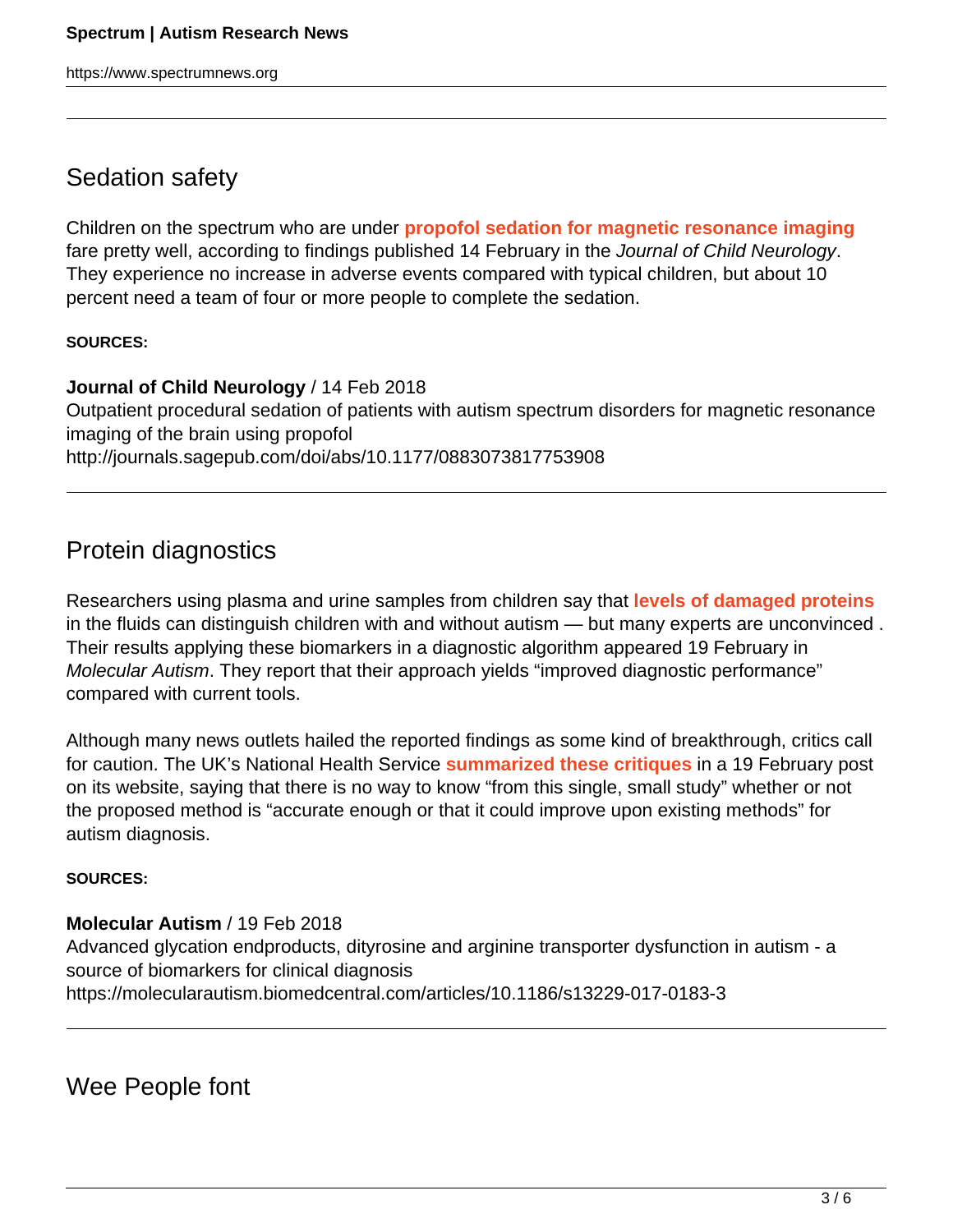A font developed by and for journalists looks like a good option for scientists needing to distill data into eye-catching visuals. ProPublica released the free **Wee People font**, a collection of tiny human silhouettes that can be used in place of boring old dots in data visualizations. The font's creators discussed their work 2 February on Source.

#### **SOURCES:**

**Source** / 20 Feb 2018 Our font is made of people https://source.opennews.org/articles/our-font-made-people/

## Services loss

A reorganization of Tricare, the healthcare benefits provider for U.S. military service members and their families, has left some **autism therapies unsupported**. Because of delays in provider payments related to the reorganization, clinics around the United States have put families on notice that their autism therapy programs are on hold, the Stars and Stripes reported 16 February.

#### **SOURCES:**

#### **Stars and Stripes** / 16 Feb 2018

Troubled transition: Tricare changes endanger autism therapy services for military families https://www.stripes.com/troubled-transition-tricare-changes-endanger-autism-therapy-services-formilitary-families-1.512181

## Drug test

Prenatal valproate exposure is among the **handful of environmental factors** showing a consistent association with autism. Researchers have now reported **impaired school performance** among children exposed to this **epilepsy** drug in utero, providing further evidence of the drug's neurodevelopmental effects. The findings were published 19 February in JAMA Neurology.

#### **SOURCES:**

#### **JAMA Neurology** / 19 Feb 2018

Association between prenatal valproate exposure and performance on standardized language and mathematics tests in school-aged children

https://jamanetwork.com/journals/jamaneurology/fullarticle/2672965